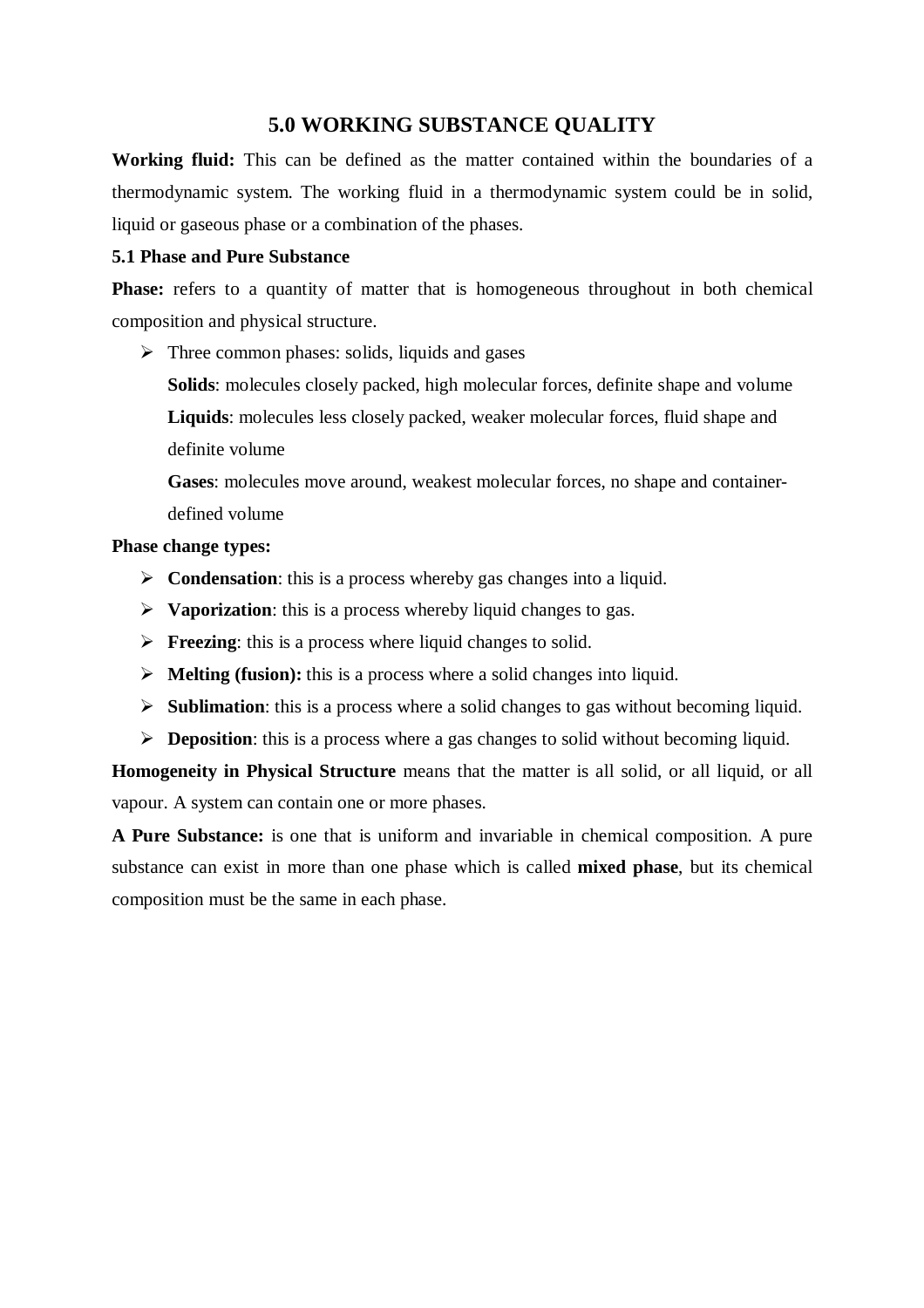

**Figure 1:** P-V-T Surface for a Pure Substance

From the diagram in figure 1, we can see that water can exist as a solid, liquid or in gaseous (vapour) form. It can also be seen that a pure substance can exist in solid-vapour, solid-liquid, liquid vapour and solid-liquid-vapour (Triple line).

Consider the processes involved in heat water at a constant pressure of 1 atm from an initial temperature of 20 ˚C. As shown in figure 2, the heating takes place in a pistoncylinder device where a fixed weight is placed to keep the pressure of the water constant. PROCESS 1-2:

As the liquid is heated at constant pressure, the temperature and specific volume will increase from the subcooled liquid state or compressed liquid state to the saturated liquid state.

**Note:** The properties of the liquid at the compressed liquid region are approximately equal to the properties at the saturated region/state.



**Figure 2:** a piston-cylinder device at the initial state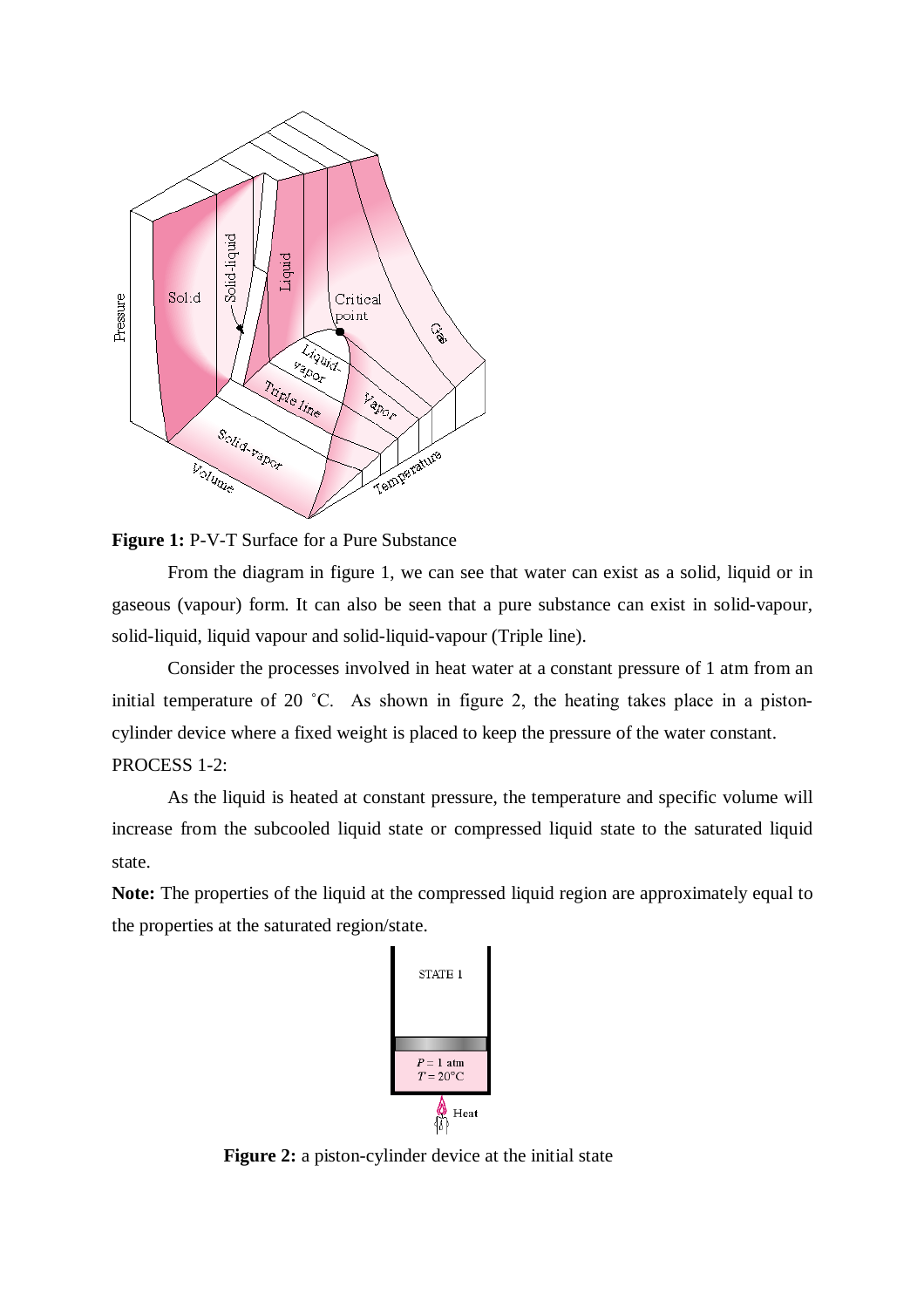#### PROCESS 2-3

The liquid attains a set temperature and begins to boil. This is called the SATURATION TEMPERATURE and the liquid is said to exist as SATURATED LIQUID. The properties of the liquid are denoted with the subscript *f* e.g.  $v_2 = v_f$ . While temperature and pressure remains constant, phase change takes place (water boils at 100 ˚C and 1 atm). At state 3, the liquid and vapour phase are in equilibrium.



**Figure 3:** a piston-cylinder device at saturated temperature

| STATE 3                            |
|------------------------------------|
|                                    |
|                                    |
| $P = 1$ atm<br>$T = 100^{\circ}$ C |
| Heat                               |

**Figure 4:** a piston-cylinder device with liquid and vapour phase at equilibrium PROCESS 3-4

At state 4, vaporization is complete and only saturated vapour exists. The subscript *g* e.g.  $V_4 = V_g$  is used to denote the properties at this region.



**Figure 5:** a piston-cylinder device with saturated vapour

**Note:** In the saturation region the temperature and pressure are dependent properties; if one is known, then the other is automatically known.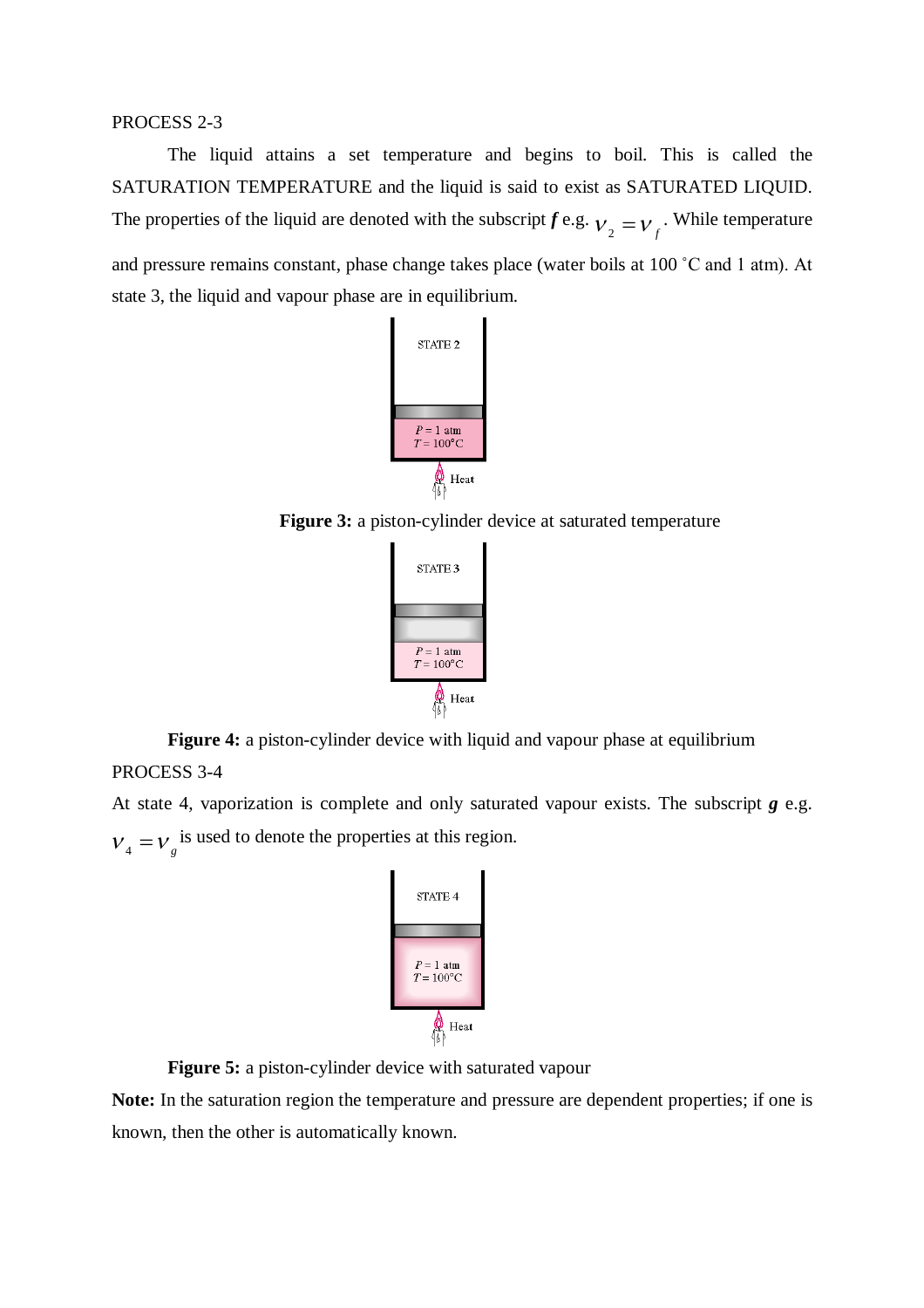#### PROCESS 4 – 5:

If the heating is sustained, the temperature rises above the saturation temperature (100 ˚C), the volume also increases. Another state is reached (state 5), known as the superheated state. The properties at this region are found in the superheated section of the steam table.



**Figure 6:** a piston-cylinder device with superheated vapour

The processes illustrated above can be represented with figure 7 below.



**Figure 7:** process constant pressure lines



**Figure 8:** T-V diagram for saturated liquid states at constant pressures

A saturated liquid and vapour lines are established when all the saturated liquid and vapour states are connected respectively. The saturated liquid and vapour lines intersect at the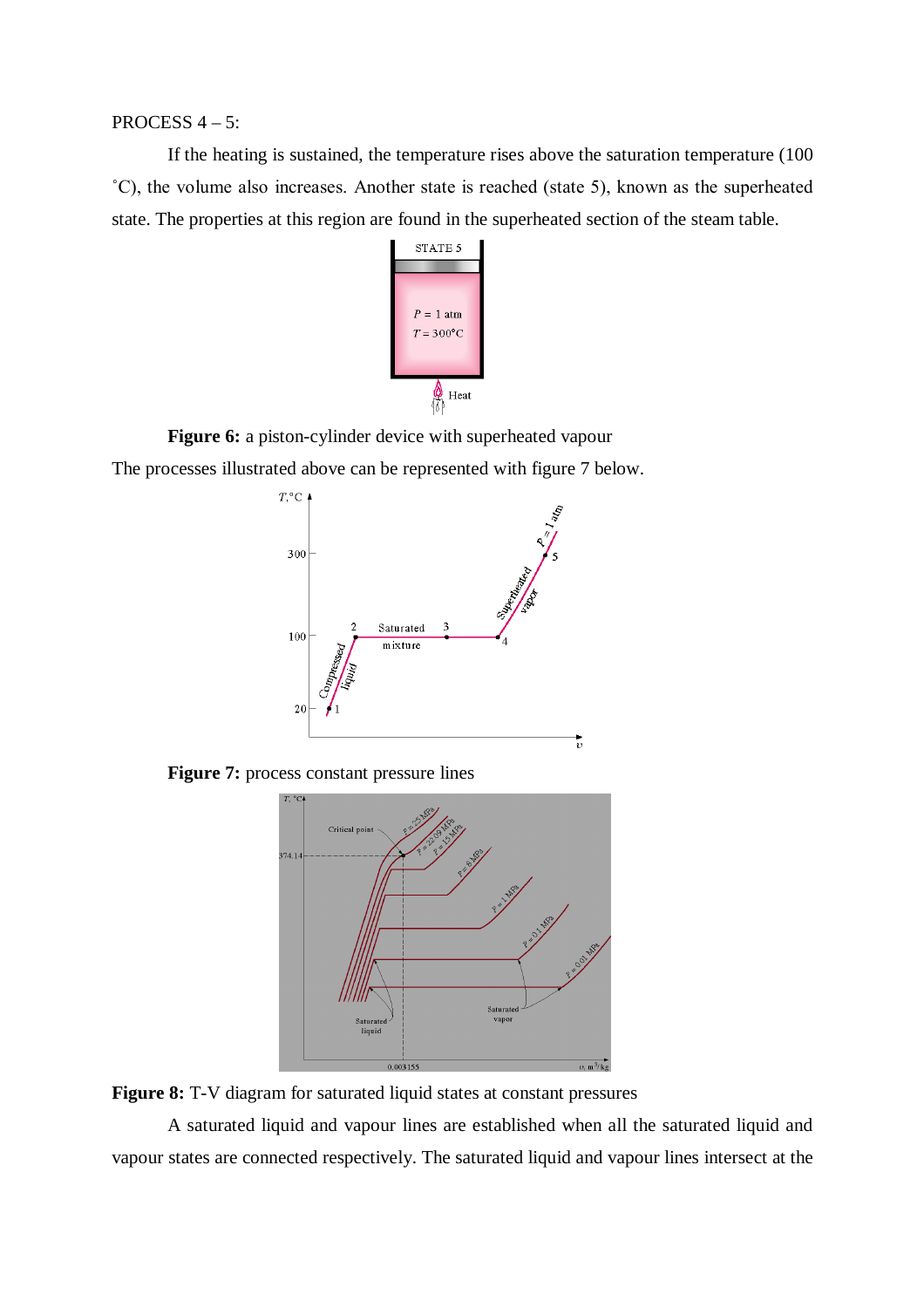critical point and form what is known as the "Steam Dome". The region between the saturated liquid and vapour lines is known as the "SATURATED LIQUID-VAPOUR MIXTURE REGION" (WET REGION (i.e. a mixture of saturated liquid and vapour mixture) as shown in figure 9.



**Figure 9:** T-V Diagram of the saturated liquid and vapour lines (Steam Dome)



**Figure 10:** P-v Diagram of the saturated liquid and vapour lines (Steam Dome)